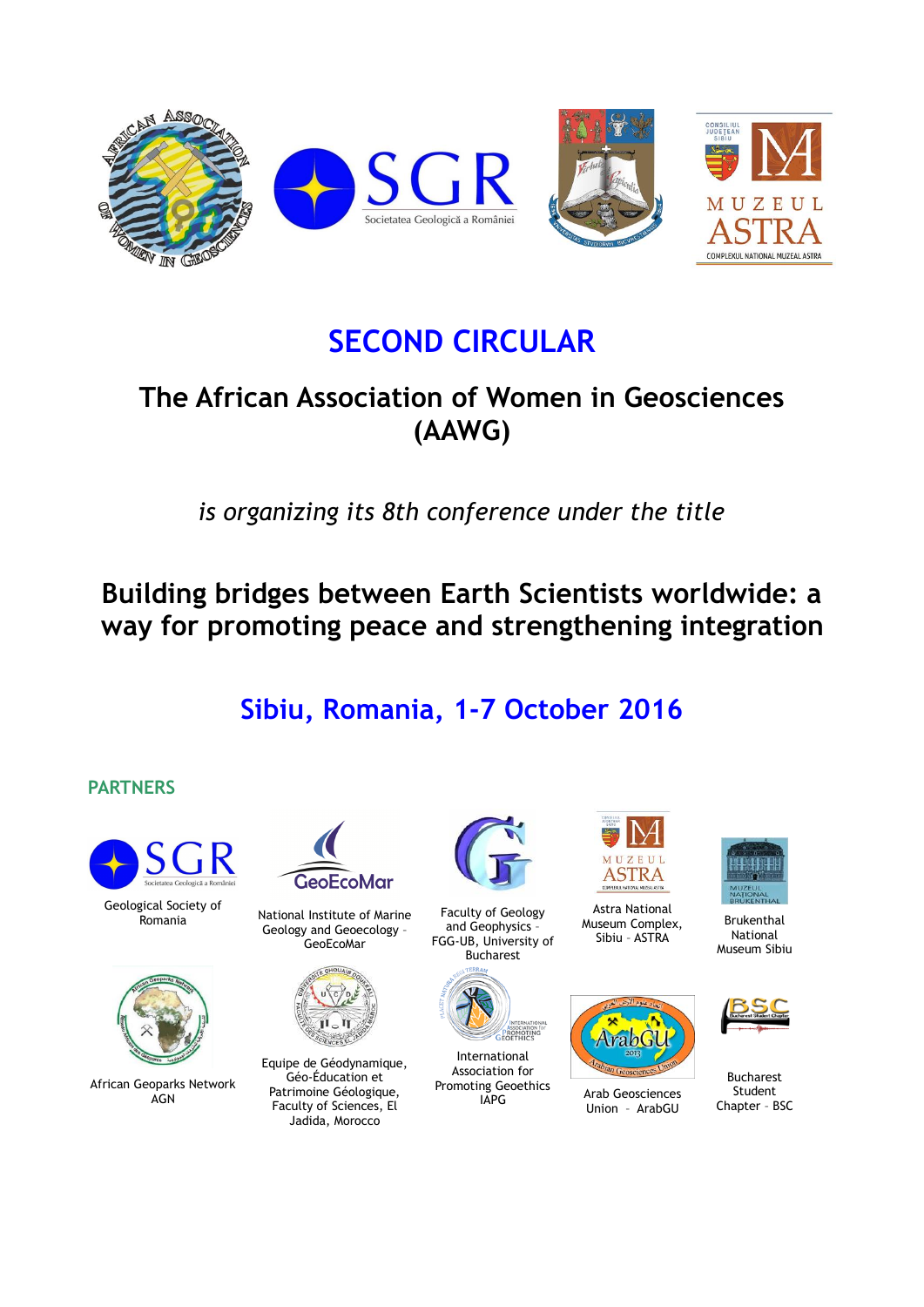#### **PREAMBLE**

The African Association of Women in Geosciences (AAWG) is supporting the development of Earth Scientists in Africa by providing opportunities for networking and promoting the application of geosciences for sustainable development. To meet these challenges, AAWG is organizing numerous activities in and out of the African continent. Biennial International Conferences are being organized to address various challenges that the African continent is facing and to which Earth Sciences could bring a contribution. In order to strengthen the collaboration between our African and non-African members and also to increase the visibility of the Association, the 8th AAWG Conference is being organized for the first time out of the African continent. To meet these objectives, we choose as a title for the 8th conference "**Building bridges between Earth Scientists Worldwide: A Way for Promoting Peace and Strengthening Integration**".

This conference is organized locally by the Geological Society of Romania and is hosted by Astra National Museum Complex, Sibiu.

#### **CONFERENCE SUB-THEMES**

Earth Sciences and their applications Mining Geology Geoheritage, Geotourism, Geoparks Earth Sciences and society

#### **LANGUAGE**

The languages of the conference are English and French. Each participant will have 15 minutes for oral presentation and 5 minutes for questions and comments. Poster authors have 5 minutes to present their posters.

## **Guidelines for preparation of the posters**

Poster dimensions should be 100-120 cm in height and 100 cm in width. Choose large and good quality photographs. Please use only fonts larger than 24 points and make sure the main points can be read at eye level. Useful tips for a good poster presentation can be found at the folowing links:

<http://www.ncbi.nlm.nih.gov/pmc/articles/PMC1876493/> <http://www.engconf.org/staging/wp-content/uploads/2012/03/poster.pdf> <http://colinpurrington.com/tips/poster-design>

We suggest to include a photograph of the authors or at least the main author.

#### **POSSIBILITY OF PUBLICATION OF PAPERS**

Papers will be published in GEO-ECO-MARINA, the annual journal of GeoEcoMar. An e-version of the volume will be published in French, on the websites of AAWG, Geological Society of Romania, NRDI GeoEcoMar.

#### **INSTRUCTIONS FOR SUBMISSION OF PAPERS FOR PUBLISHING**

The papers should not exceed 25 pages (figures, tables and references included), A4 size paper (21.0 x 29.7 cm), written in English and/or French. Full name, complete address of the authors must be clearly specified. All correspondence will be maintained with the corresponding author only. Deadline for submission of papers: April 30th 2017**.** The names of the co-authors should be written in capital letters to allow the distinction from the first names. More detailed instructions will be given in the 3<sup>rd</sup> Circular.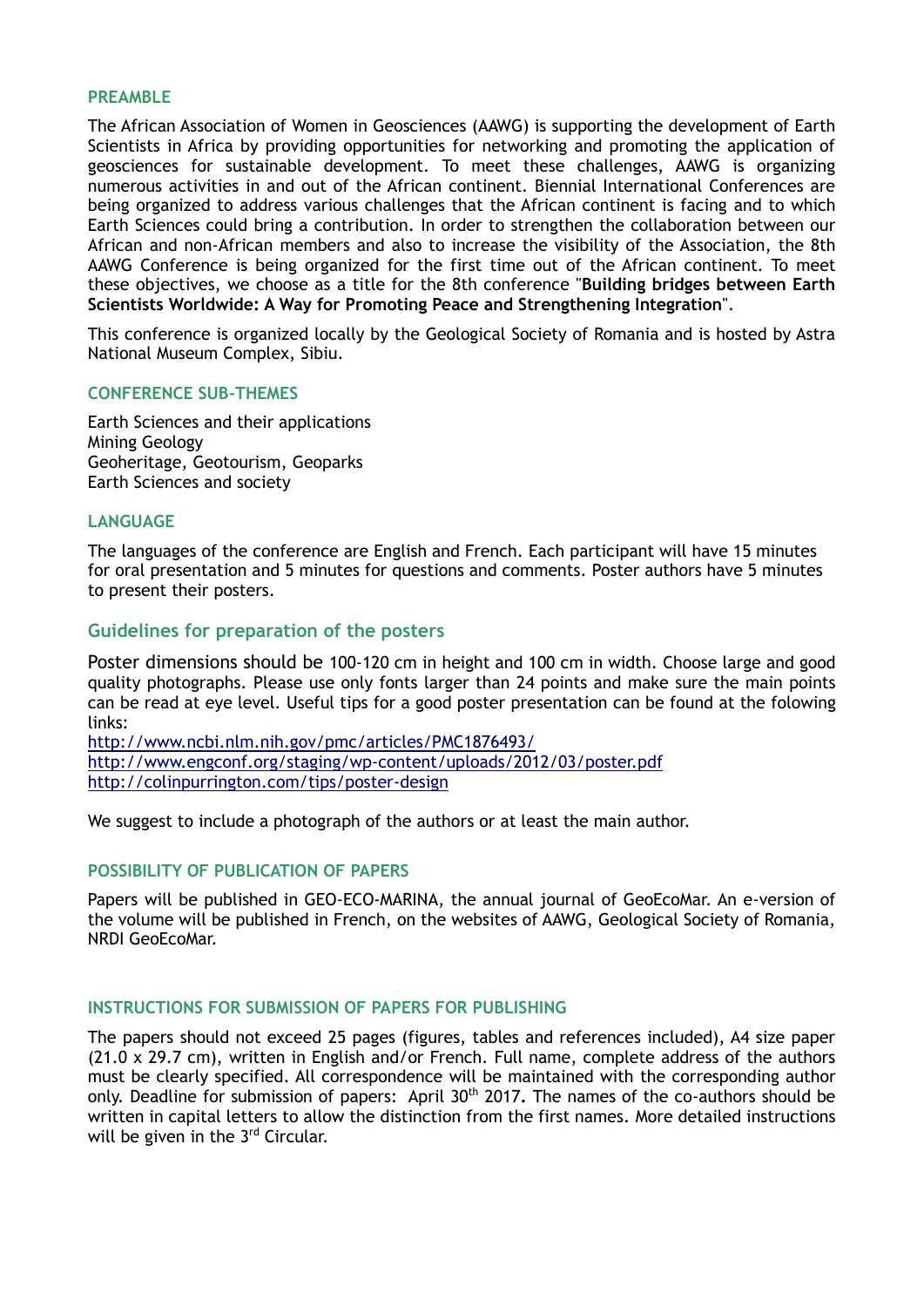## **Submission of the papers**

The papers must be sent as an attached file to [seghedi@geoecomar.ro](mailto:seghedi@geoecomar.ro), by April 30 2017.

## **PROVISIONAL PROGRAMME**

#### **Day 1, 1 October 2016**

- 9.00 -10.00 Registration
- 10.00-10.30 Official opening
- 10.30-12.30 Plenary lectures
- 12.30-13.30 Lunch break
- 13.30-17.45 Scientific session *Earth Sciences and their applications*
- 17.45-20.00 *–* Social program visit medieval Sibiu

## **Day 2, 2 October 2016**

8.30-11.45 - Scientific session *Earth Sciences and their applications*

- 11.45-12.30 Poster session
- 12.30-13.30 Lunch break

13.30-16.30 - Scientific session **Mining geology / Géologie minière** 

16.30-20.30 - Social program - Visit of the fortified churches in Cisnădie and Cisnădioara and the Frog's Stone geological monument

## **Day 3, 3 October 2016**

8.00 - Participants leave by bus for Hateg and General Berthelot

10.00 – 12.30 Workshop coordinated by Alexandru Andrăşanu, in the Hateg Country Dinosaur Geopark: *Interpretation of geological heritage. Case study: the Hateg Country Dinosaur Geopark. Choices on geological heritage, principles of interpretation and way of communication; visual identity and infrastructure for interpretation: thematic trails, exhibitions, museums, promotional materials*

12.30-13.30 – Lunch break at General Berthelot

13.30-16.00 *–* Visit the Volcano house in Densus, the Miniature house in Santamaria Orlea, the Center of Science and Arts in General Berthelot and the Dinosaur Valley.

#### 16.00 – Bus departs for Sibiu

 18.00-22.30 **Social program – visit to the Museum of painted glass icons in Sibiel and gala dinner**

#### **Day 4, 4 October 2016**

8.30 – 12.15 Scientific session **Geoheritage, Geotourism & Geoparks**  12.30-13.30 Lunch break

13.30- 14.30 Scientific session **Earth Sciences & Society**

14.30-15.30 - **Round table & Annual Meeting of AAWG**

15.30-15.45 **– Closure of the conference**

16.00 **–** Departure of participants to Bucharest by bus. Departure of field trip participants to Deva by bus.

#### **Days 5-7, 5-7 October 2016**

Field trip in the Apuseni Mountains and South Carpathians

*Day 5* – Apuseni Mountains – Mureş zone ophiolites, Neogene volcanism and related mineralization, The Gold Museum in Brad, Miocene salt in Transylvania. Overnight in Alba Iulia.

Leader Viorica Milu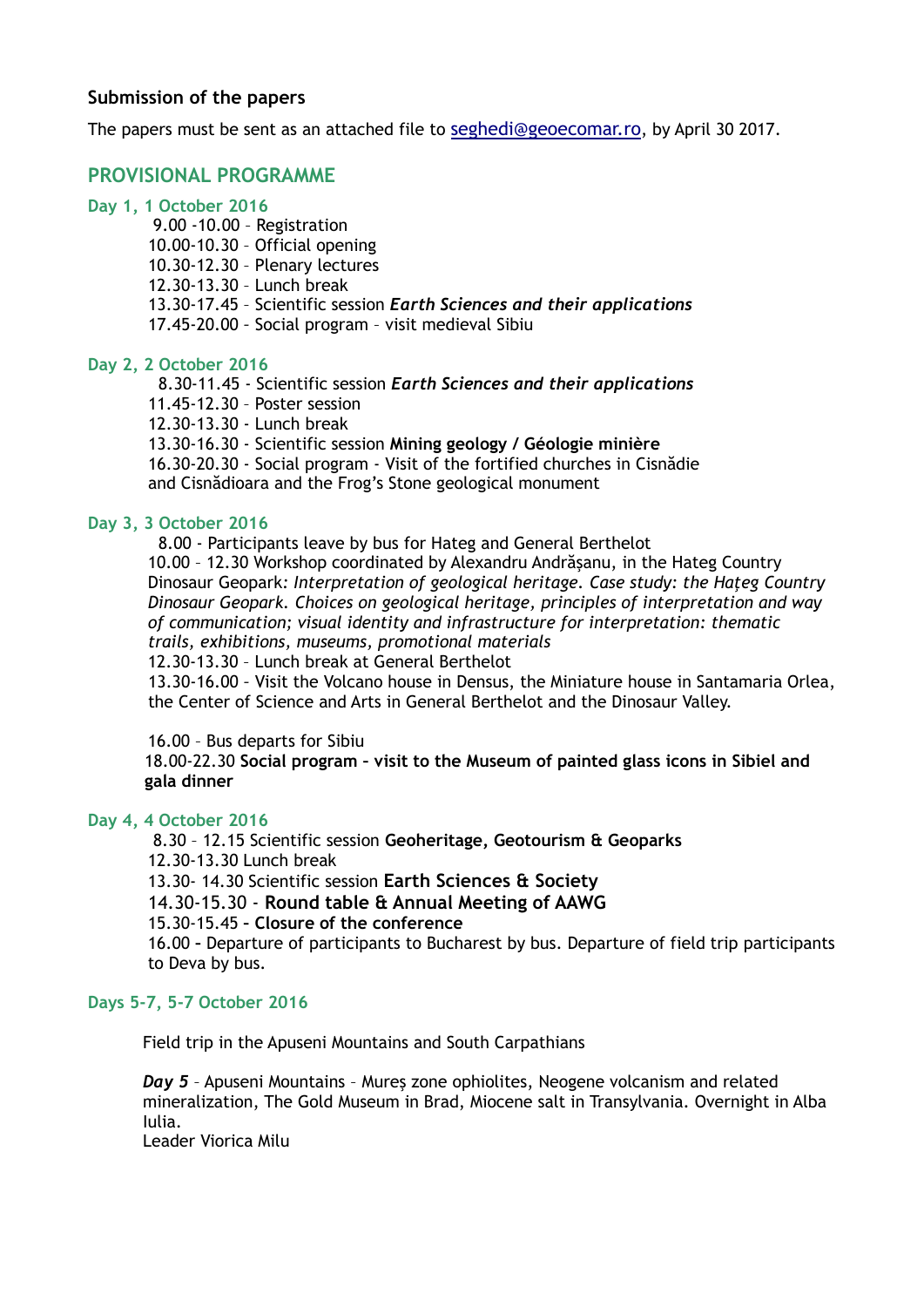**Day 6** - South Carpathians - Hateg Basin and structure the northern rim of the Central South Carpathians. Overnight in Avrig. Leaders Tudor Berza, Antoneta Seghedi, Mihaela Melinte

*Day 7* – South Carpathians – geology of the Rucăr-Bran passage. Arrival in Bucharest in the evening. Leader Iulia Lazăr

On September 30, participants flying to Bucharest will be waited for in the Henri Coandă International Airport. At 17.30, participants will leave to Sibiu by bus.

On October 3, participants will travel by bus to Hateg for the workshop on geological heritage.

On October 4, the bus will leave for Bucharest in the afternoon, with participants whose departure flights are on October 5. Participants in the field trip will travel to Deva by minibus.

## **CONFERENCE CHAIRS**

Ezzoura Errami & Antoneta Seghedi Session chairs will be announced around September 15, when the final program will be ready.

## **FIELD TRIP**

The field trip will visit the Southern Apuseni Mountains, Haţeg Basin and the Central South Carpathians. More details can be found in the conference brochure:

<http://www.geosociety.ro/wp-content/uploads2/2016/01/8-th-CAAWG-brosura.pdf>

Field trip fee: 300 €/ person

The field trip fees include the costs of the field guidebook, transportation, accommodation and meals during the field trip. The meeting and the field trip fees should be paid to the CAAWG8 account (provided below) or on desk during the conference. In case of bank transfer, proof of payment should be provided at the beginning of the conference, or it should be sent by email to the organizing committee.

The field trip involves shorter or longer hikes. Rain coats and warm clothes are necessary in case of rain or cooler weather in the mountains.

## **WEATHER**

In Romania the month of October is characterized by *rapidly falling* daily high temperatures, with daily highs decreasing from 19°C to 12°C over the course of the month, exceeding 24°C or dropping below 5°C only one day in ten. Normal high temperatures for October in Sibiu area are around 16  $\degree$ C, with an average temperature around 9 $\degree$ C and an average minimum around 3-4  $\degree$ C.

The weather during the  $8<sup>th</sup>$  CAAWG can be sunny and warm, except the cooler mornings and evenings. Rain is also possible.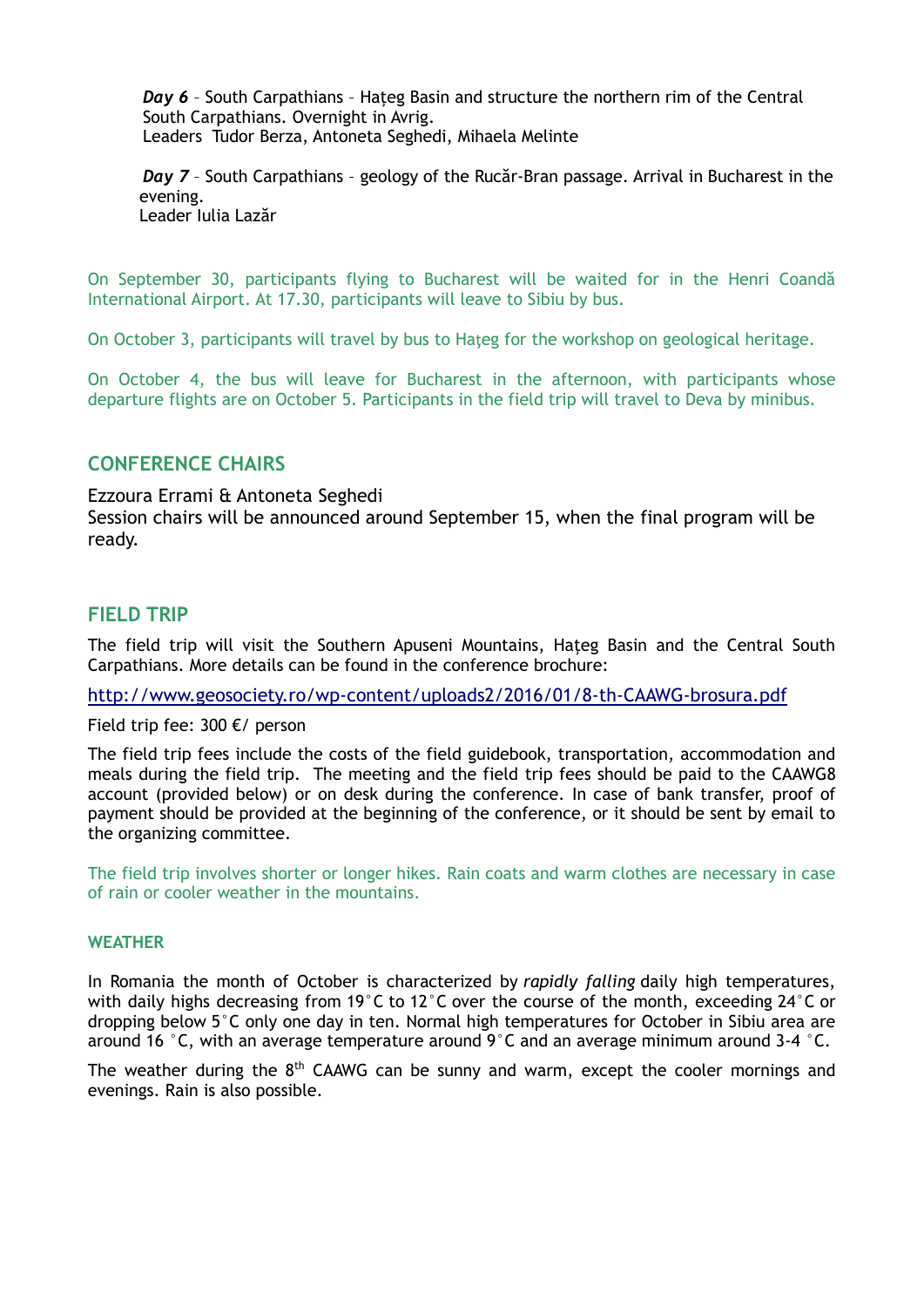# **CONFERENCE REGISTRATION FEES**

## **Early bird registration by 30 July 2016**

- 270  $\epsilon$  for private companies and international participants
- $\bullet$  120 € for African nonAAWG members
- $\bullet$  100  $\epsilon$  for AAWG members and students

## **Late registration by August 31**

- $\bullet$  300  $\epsilon$  for private companies and international participants
- $\bullet$  150  $\epsilon$  for African nonAAWG members
- 130  $\epsilon$  for AAWG members and students

## **Registration at the conference**

- $\bullet$  350  $\epsilon$  for private companies and international participants
- $\cdot$  180  $\epsilon$  for African nonAAWG members
- $\bullet$  150 € for AAWG members and students

The registration fees include the travel fees from Bucharest airport to Sibiu and from Sibiu to Bucharest, the abstract volume, coffee breaks, and conference lunches.

 $\bullet$  25 € Gala Dinner

## **PAYMENTS**

CAAWG 8 banking details: Societatea Geologică a României Str. Caransebeş nr. 1, sector 1, Bucureşti, România Tax code: 14618797 Bank name: Banca Comercială Română, sucursala UNIC Bank address: Bd. Regina Elisabeta nr. 5, Sector 3, Bucureşti Postal code 030016 SWIFT CODE: RNCROBU Accounts: RO60 RNCB 0285 0084 2061 0001 (RON) RO33 RNCB 0285 0084 2061 0002 (EURO) RO06 RNCB 0285 0084 2061 0003 (USD)

Please supply name as reference, and email the proof of payment to CAAWG8. Payments without reference or proof will be considered as a donation to the Association.

# **DEADLINES**

30 June 2015 – First Circular 30 April 2016 – Conference & Field trip Registration & Abstracts submission, extended to 30 July 15 July 2016 – Second Circular 20 September 2016 – Conference program

# **CONTACT**

Secretariat CAAWG8 Email: caawg8@gmail.com Tel: +212 6 68 038116/+4 0745 784 546/+4 021 252 55 12/203 Fax: +212523342187/+4 021 252 30 39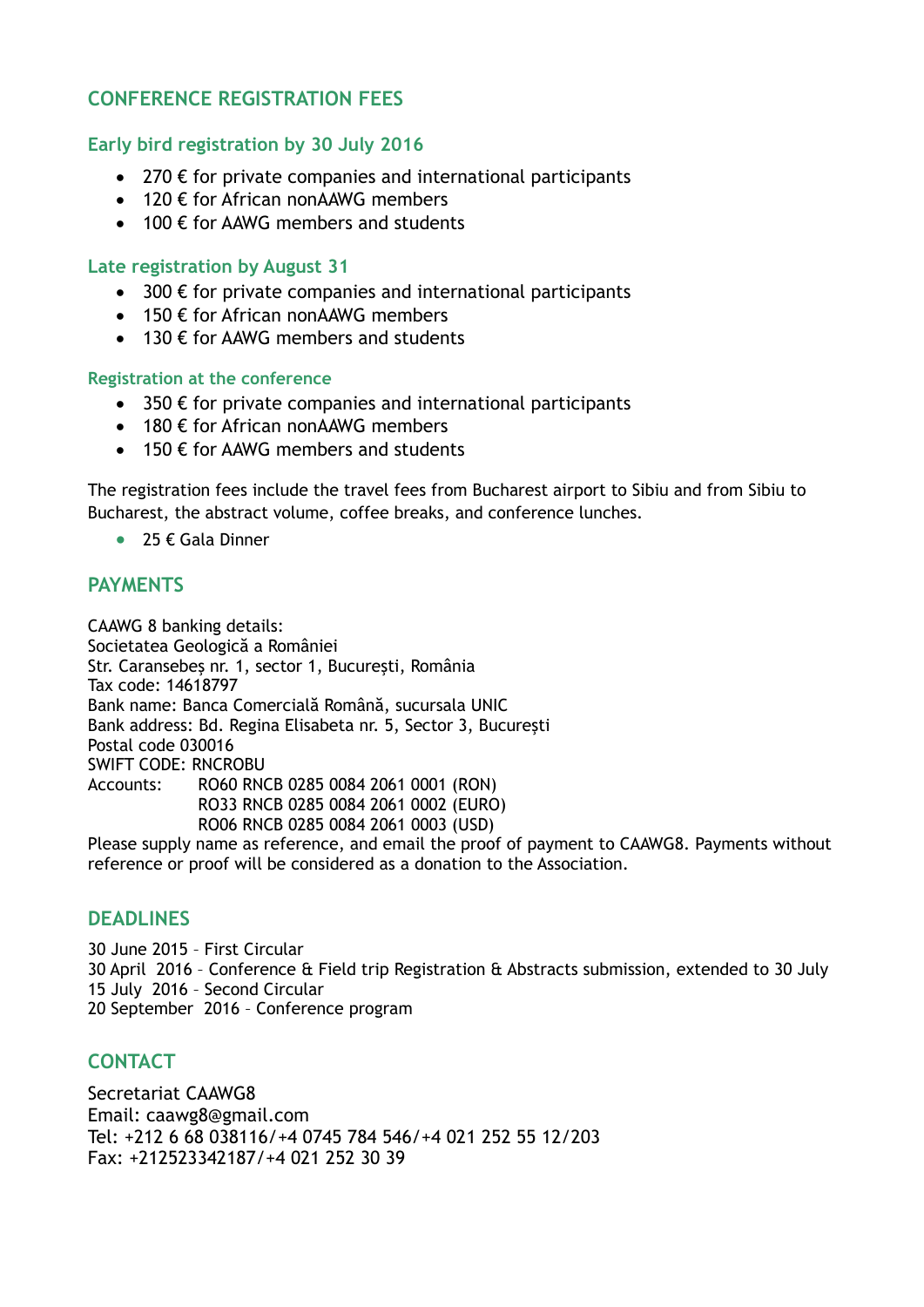## **INTERNATIONAL ORGANIZING COMMITEE**

President *Ezzoura Errami*, Université Chouaïb Doukkali, El Jadida, Morocco Vice-president *Antoneta Seghedi*, GeoEcoMar and SGR, Bucharest, Romania

### *Members*

*Aisha Ahmed*, Raw Materials Research and Development Council, Abuja, Nigeria *Yamina Bourgeoini*, FST, Université Cadi Ayyad de Marrakech, Morocco *Rodica Ciobanu*, National Museum Brukenthal, Sibiu, Romania *Geanina Ionescu*, Astra Center for Heritage, Sibiu, Romania *Denisa Jianu*, Faculty of Geology and Geophysics, University of Bucharest, Romania *Cecilia Mukosi*, Council for Geosciences, South Africa *Valentin Paraschiv*, Geological Institute of Romania and SGR, Bucharest, Romania *Sophie Siby*, Université Cheikh Anta Diop de Dakar, Sénégal *Juliette Tea*, Abidjan, Côte d'Ivoire **Marcelle Gauly**, PETROCI Holding, Abidjan, Cote d'Ivoire

## *Field trip*

*Alexandru Andrăşanu*, Faculty of Geology and Geophysics, University of Bucharest *Tudor Berza*, Geological Institute of Romania, Bucharest, Romania *Iulia Lazăr*, Faculty of Geology and Geophysics, University of Bucharest *Mihaela Melinte*, Geoecomar, Bucharest, Romania *Viorica Milu*, Geological Institute of Romania, Bucharest, Romania *Antoneta Seghedi*, Geoecomar, Bucharest, Romania

## *Secretariat*

*Corina Avram,* National Institute of Marine Geology and Geoecology - GeoEcoMar *Irina Catianis,* National Institute of Marine Geology and Geoecology - GeoEcoMar *Roxana Pirnea*, Faculty of Geology and Geophysics, University of Bucharest, Romania *Andreea Mârza*, Faculty of Geology and Geophysics, University of Bucharest, Romania *Anca Biliuţă*, Bucharest Student Chapter, University of Bucharest, Romania

## **INTERNATIONAL SCIENTIFIC COMMITEE**

*Ezzoura Errami, Chair,* Université Chouaïb Doukkali, El Jadida, Morocco *Antoneta Seghedi, Co-chair*, GeoEcoMar and SGR, Bucharest, Romania *Lala Andrianaivo*, ESPA, Petroleum Engineering Department, Antananarivo, Madagascar *Abderrahmane Bendaoud*, LGGIP/FSTGAT/USTHB, Algiers, Algeria *Pauline Yawoa Dzidzo Da Costa*, AGN, Togo *Metasebia Demissie*, AAWG, Ethiopia *Béatrice Ketchemen Tandia*, Université de Douala, Cameroon *Kmar Ben Ismail-Lattrache*, University of Tunis El Manar, Tunisia *Gheorghe Ilinca*, Faculty of Geology and Geophysics, University of Bucharest, Romania *Hülya Inaner*, Dokuz Eylül University, İzmir, Turkey *Corina Ionescu*, Babeş-Bolyai University Cluj-Napoca, Romania *Mihaela Melinte*, GeoEcoMar Bucharest, Romania *Viorica Milu*, Geological Institute of Romania, Bucharest *Kombada Mhopjeni*, GSN, Namibia *Anna Nguro*, Geological Survey of Namibia, Windhoek, Namibia *Victory Nfoumou Obame*, AAWG, Gabon *Gheorghe Oaie*, GeoEcoMar Bucharest, Romania *Rosemary Okla*, Geological Survey of Ghana *Monica Omulo*, School of Environment and Earth Sciences, Maseno University , Kenya *Silvia Peppoloni*, IAPG and Istituto Nazionale di Geofisica e Volcanologia, Italy *Mihai Popa*, Faculty of Geology and Geophysics, University of Bucharest